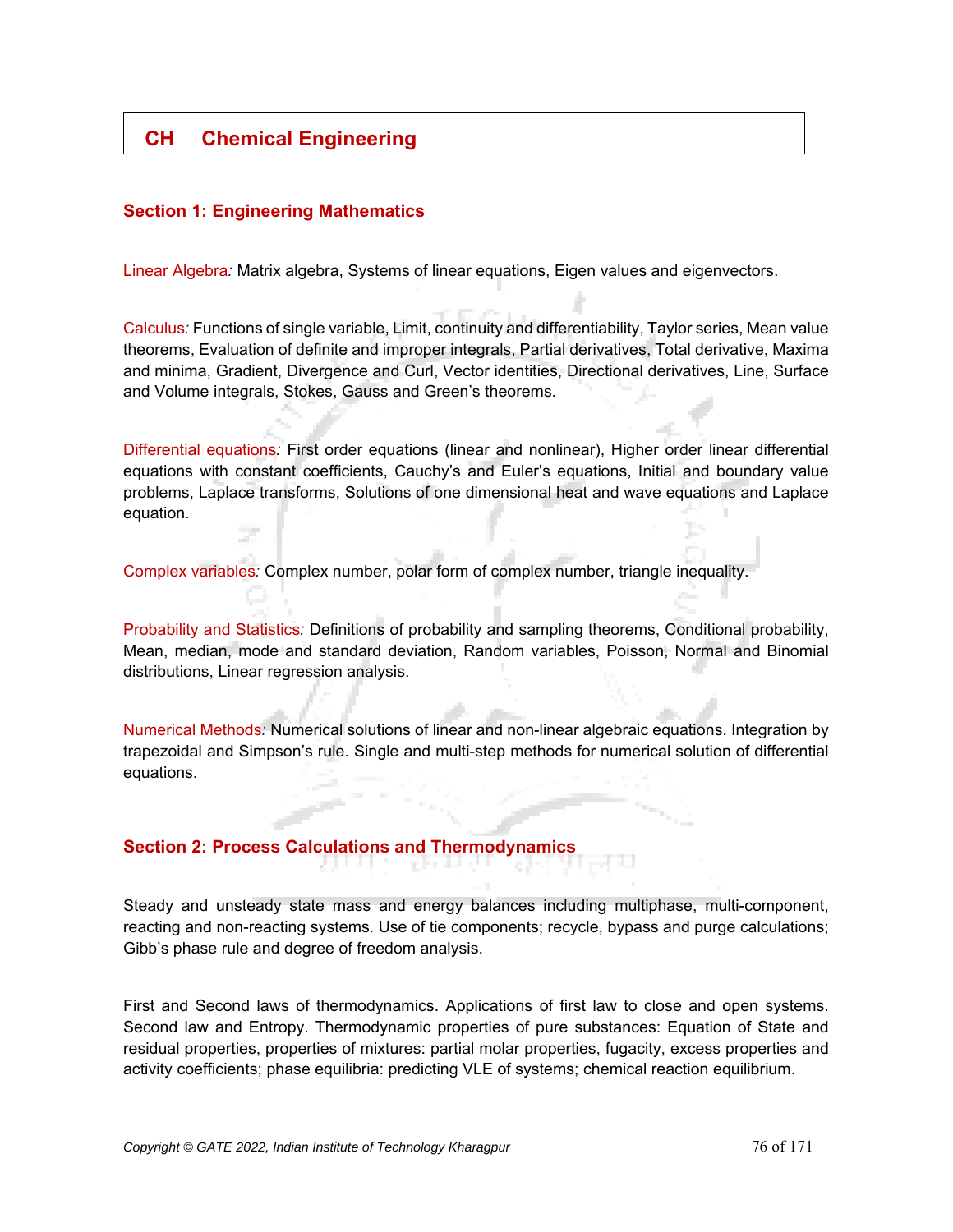#### **Section 3: Fluid Mechanics and Mechanical Operations**

Fluid statics, surface tension, Newtonian and non-Newtonian fluids, transport properties, shellbalances including differential form of Bernoulli equation and energy balance, equation of continuity, equation of motion, equation of mechanical energy, Macroscopic friction factors, dimensional analysis and similitude, flow through pipeline systems, velocity profiles, flow meters, pumps and compressors, elementary boundary layer theory, flow past immersed bodies including packed and fluidized beds, Turbulent flow: fluctuating velocity, universal velocity profile and pressure drop.

Particle size and shape, particle size distribution, size reduction and classification of solid particles; free and hindered settling; centrifuge and cyclones; thickening and classification, filtration, agitation and mixing; conveying of solids.

## **Section 4: Heat Transfer**

Equation of energy, steady and unsteady heat conduction, convection and radiation, thermal boundary layer and heat transfer coefficients, boiling, condensation and evaporation; types of heat exchangers and evaporators and their process calculations; design of double pipe, shell and tube heat exchangers, and single and multiple effect evaporators.

## **Section 5: Mass Transfer**

 $\frac{1}{2}$ 

40.

Fick's laws, molecular diffusion in fluids, mass transfer coefficients, film, penetration and surface renewal theories; momentum, heat and mass transfer analogies; stage-wise and continuous contacting and stage efficiencies; HTU & NTU concepts; design and operation of equipment for distillation, absorption, leaching, liquid-liquid extraction, drying, humidification, dehumidification and adsorption, membrane separations(micro-filtration, ultra-filtration, nano-filtration and reverse osmosis).

## **Section 6: Chemical Reaction Engineering**

Theories of reaction rates; kinetics of homogeneous reactions, interpretation of kinetic data, single and multiple reactions in ideal reactors, kinetics of enzyme reactions (Michaelis-Menten and Monod models), non-ideal reactors; residence time distribution, single parameter model; non-isothermal reactors; kinetics of heterogeneous catalytic reactions; diffusion effects in catalysis; rate and performance equations for catalyst deactivation

#### **Section 7: Instrumentation and Process Control**

Measurement of process variables; sensors and transducers; P&ID equipment symbols; process modeling and linearization, transfer functions and dynamic responses of various systems, systems with inverse response, process reaction curve, controller modes (P, PI, and PID); control valves;